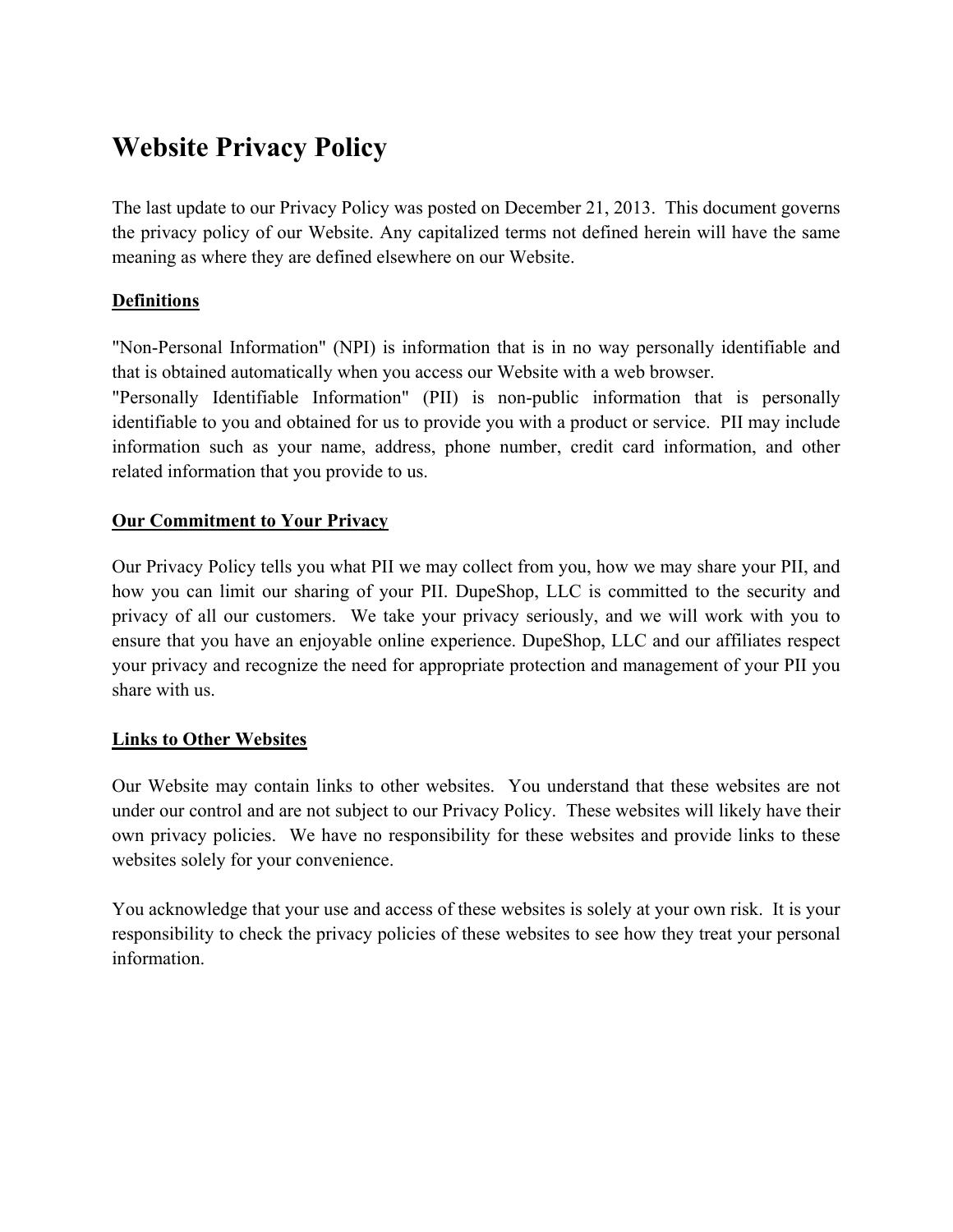#### **Information We Collect**

Generally, you control the amount and type of information you provide to us when using our Website. As a visitor to our Website, you can browse our Website to find out more about us. You are not required to provide us with any PII as a Visitor.

However, if you register as a Member to use our Website, you must provide PII in order for us to provide you with various features and/or functionality from our Website. As a Member, we collect your PII in the following ways:

#### *At Member Registration*

When you register for membership, we collect your name and email address {and other information listed}.

#### *Online Forms*

There may be online forms used in our Website. The information you enter into these online forms may contain PII.

#### **Computer Information Collected**

When you use our Website, we automatically collect certain computer information by the interaction of your mobile phone or web browser with our Website. Such information is typically considered NPI. We may also collect any of the following:

#### *Cookies*

Our Website uses "Cookies" to identify the areas of our Website that you have visited. A Cookie is a small piece of data stored on your computer or mobile device by your web browser. We use Cookies to personalize the Content that you see on our Website. Most web browsers can be set to disable the use of Cookies. However, if you disable Cookies, you may not be able to access functionality on our Website correctly or at all. We never place PII in Cookies.

#### *Web Beacons*

We may also use a technology called, web beacons, to collect general information about your use of our Website and your use of special promotions or newsletters. The information we collect by Web Beacons allows us to statistically monitor the number of people that open our emails. Our Web Beacons are not used to track your activity outside of our Website. We do not link NPI from Web Beacons to PII without your permission.

#### *Automatic Information*

We automatically receive information from your web browser or mobile device. This information includes the name of the website from which you entered our Website, if any, as well as the name of the website to which you're headed when you leave our website. This information also includes the IP address of your computer/proxy server that you use to access the Internet, your Internet Website provider name, web browser type, type of mobile device, and computer operating system. We use all of this information to analyze trends among our Users to help improve our Website.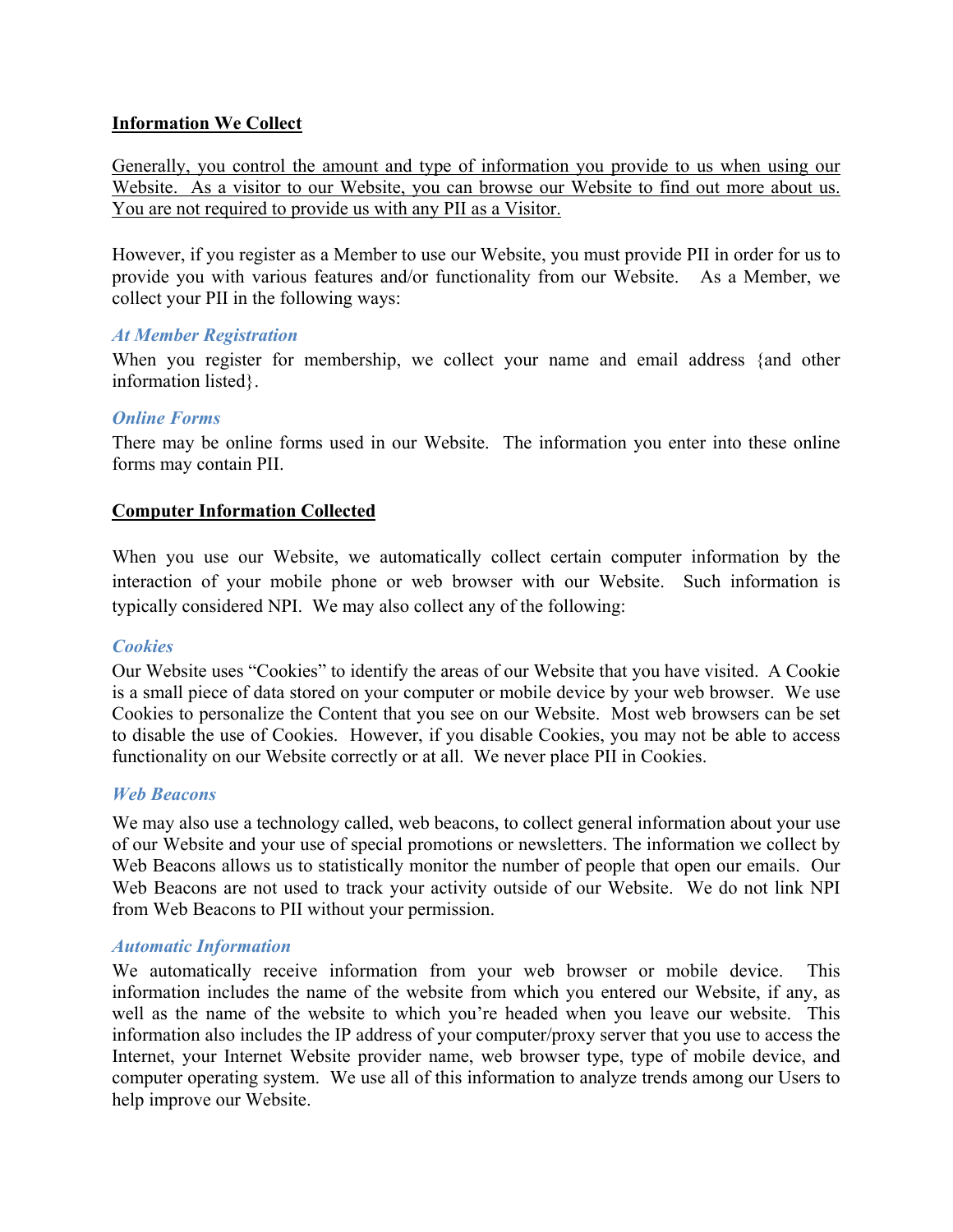#### **How Information is Used**

We use PII that you provide for our internal purposes, such as offering our services to you, confirming and tracking your order, subscription or registration; analyzing statistics and demographics; and informing you of new products, services, and offers as provided by us and/or our affiliates.

Our affiliates may have products, services, or offers about which you may be interested in receiving information and they may use the PII we have for you to contact you. If you don't want to receive information from our affiliates, you can let us know so you're no longer contacted by our affiliates about their products, services, or offers.

We may also combine information you give us online or through printed forms; publicly available information; and information we receive from other parties. We use this combined information for your online experience and to let you know about new products, services, offers, and other promotion.

To give you the best possible service, we may use our affiliates to provide contracted services for our business, including, but not limited to processing credit cards, hosting our website, shipping products to you, or advertising. In many cases, we will need to provide some if not all the PII you provide to use so our affiliates can perform these services. Our affiliates are only authorized to use your PII as provided within this Privacy Policy.

There are times that we may have to disclose your PII to comply with state and federal laws; to assist law enforcement and governmental agencies in preventing or investigating fraud or other crimes, or in response to a court order. In such instances, we will only provide the PII requested and your PII will only be used for legal purposes as opposed to marketing.

Finally, if we sold or transferred our business, we would transfer your PII to the purchaser as appropriate and might also retain a copy of your PII for any new business ventures we would start.

#### **Changing Your Information**

You may change your PII at any time using facilities found on our Website. If you need assistance with updating your PII or removing yourself from our mailing lists, just send us an email with your request or contact us using the Contact us information found on our Website.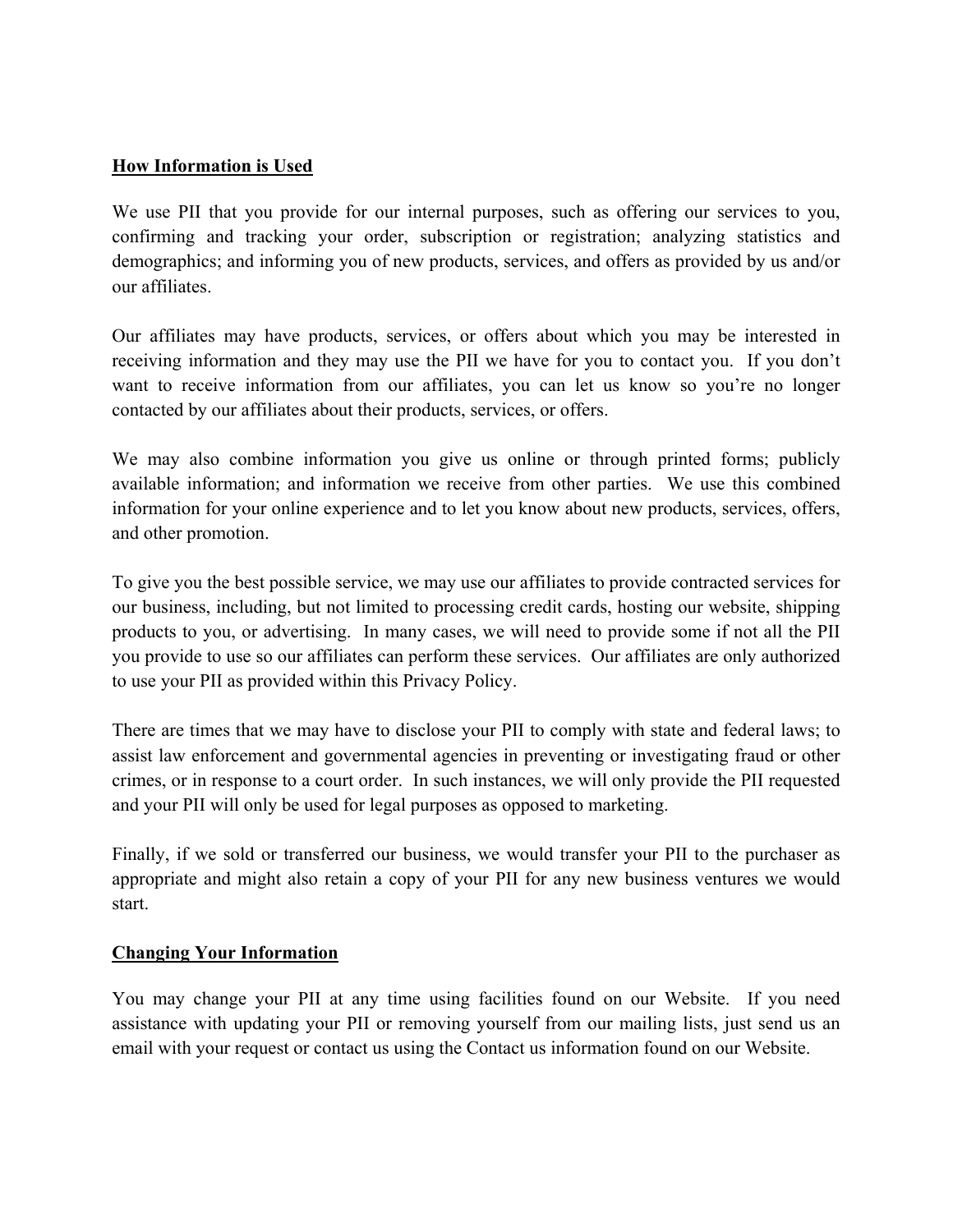## **Opting Out of Sharing Information**

You can always opt out of future unaffiliated third-party disclosures of your information. Such opt-out will not affect disclosures otherwise permitted by law including but not limited to: (i) disclosures to affiliates, (ii) disclosures to third-party service providers who provide certain services for our business, such as credit card processing, computer system services, shipping, data management, or promotional services, (iii) disclosures to third parties as necessary to fulfill your requests, (iv) disclosures to governmental agencies or law enforcement departments or otherwise required to be made under applicable law, (v) previously completed disclosures to third parties, or (vi) disclosures to third parties in connection with subsequent contests or promotions you may choose to enter, or third-party offers you may choose to accept.

## **"Do Not Track" Settings**

Some web browsers have settings that enable you to request that our Website does not track your movement within our Website. Our Website does not obey such settings when transmitted to and detected by our Website. Due to circumstances that are outside our control (i.e. internet transmission issues, web browser/web server incompatibilities, etc.), we may not always be able to detect and honor this setting. However, this does not change our compliance in any other way with our Privacy Policy.

**Change and Turn off tracking features in your browser.** You can turn off tracking features and other security settings in your browser by visiting the following links:

For Internet Explorer visit: http://goo.gl/0taI7I For Mozilla Firefox visit: http://goo.gl/IKxt9l For Google Chrome visit: http://goo.gl/NQIkqE For Safari visit: http://goo.gl/7XCOzL

**Google Analytics Opt-out Browser Add-on.** Google provides a free add-on to most major browsers that you can install to prevent your data from being collected and used by Google Analytics. Visit the following link to download the free Google Opt-out Add-on Tool: http://goo.gl/Ls82zv

## **Protecting Your Child's Privacy**

We follow the Children's Online Privacy Protection Act (COPPA). Even though our Website is not designed for use by anyone under the age of 18 (child), we realize that a child may attempt to access our Website. We do not knowingly collect PII from a child. If you are a parent or guardian and believe your child is using our Website, please contact us. We may ask for proof of identification before we remove any information to prevent malicious removal of account information. If we discover on our own that a child is accessing our Website, we will delete the information as soon as we discover it, we will not use the information for any purpose, and we will not disclose the information to third parties. You acknowledge that we do not verify the age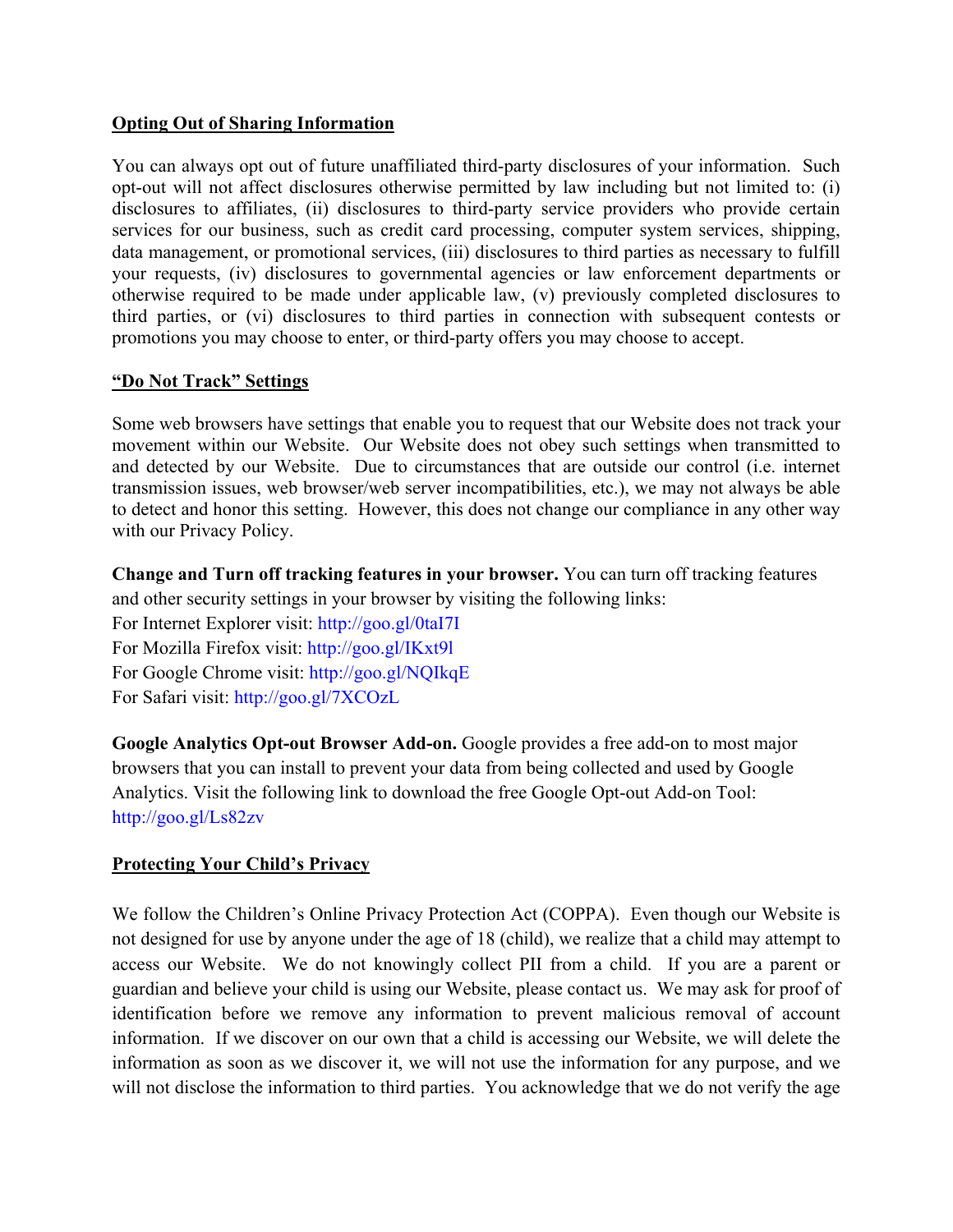of our users nor do we have any liability to do so. If you are a child, please seek the permission of a parent or guardian before accessing our Website.

## **Our Email Policy**

Our affiliates and we fully comply with the federal CAN-SPAM Act. You can always opt out of receipt of further email correspondence from us or our affiliates. We will not sell, rent, or trade your email address to any unaffiliated third-party without your permission.

#### **Our Security Policy**

We have taken steps to build our Website using sophisticated encryption and authentication tools to protect the security of your PII. When we collect your PII through our Website, we will encrypt your PII before it travels over the Internet using industry standards as establishing for conducting secure online transactions. We also use industry standard technologies such as secure routers and fire walls to make sure that your PII is safe. Unfortunately, we cannot fully guarantee secure data transmission over the Internet because of its nature.

Once we receive your PII, we have industry standard security measures in place to protect against the loss or misuse of your PII, though again, we cannot fully guarantee against such loss or misuse. We strongly urge you to protect any password you may have for our Website and not share it with anyone. You should always log out of our Website when you are done using it, especially if you are sharing a computer with someone else or are using a computer in a public place.

## **Use of Credit Cards**

You may have to provide a credit card to buy products and services from our Website. We use third-party billing services and HAVE NO CONTROL over these services. We use our commercially reasonable efforts to make sure that your credit card number is kept STRICTLY CONFIDENTIAL by using only third-party billing services that use industry-standard encryption technology to protect your credit card number from unauthorized use. However, you understand and agree that we are in no way responsible for any misuse of your credit card number.

## **Changes to Our Privacy Policy**

As necessary to address changes in laws or our business practices, we may modify our Privacy Policy, in whole or in part, to address these changes. We will typically notify users by some message on our Website home page that our Privacy Policy has changed. We will also change the "Last Updated" date at the beginning of this Privacy Policy. Any changes we make to our Privacy Policy are effective as of this Last Updated date and replace any prior Privacy Policies. We encourage you to review our Privacy Policy periodically to make sure you still agree with it.